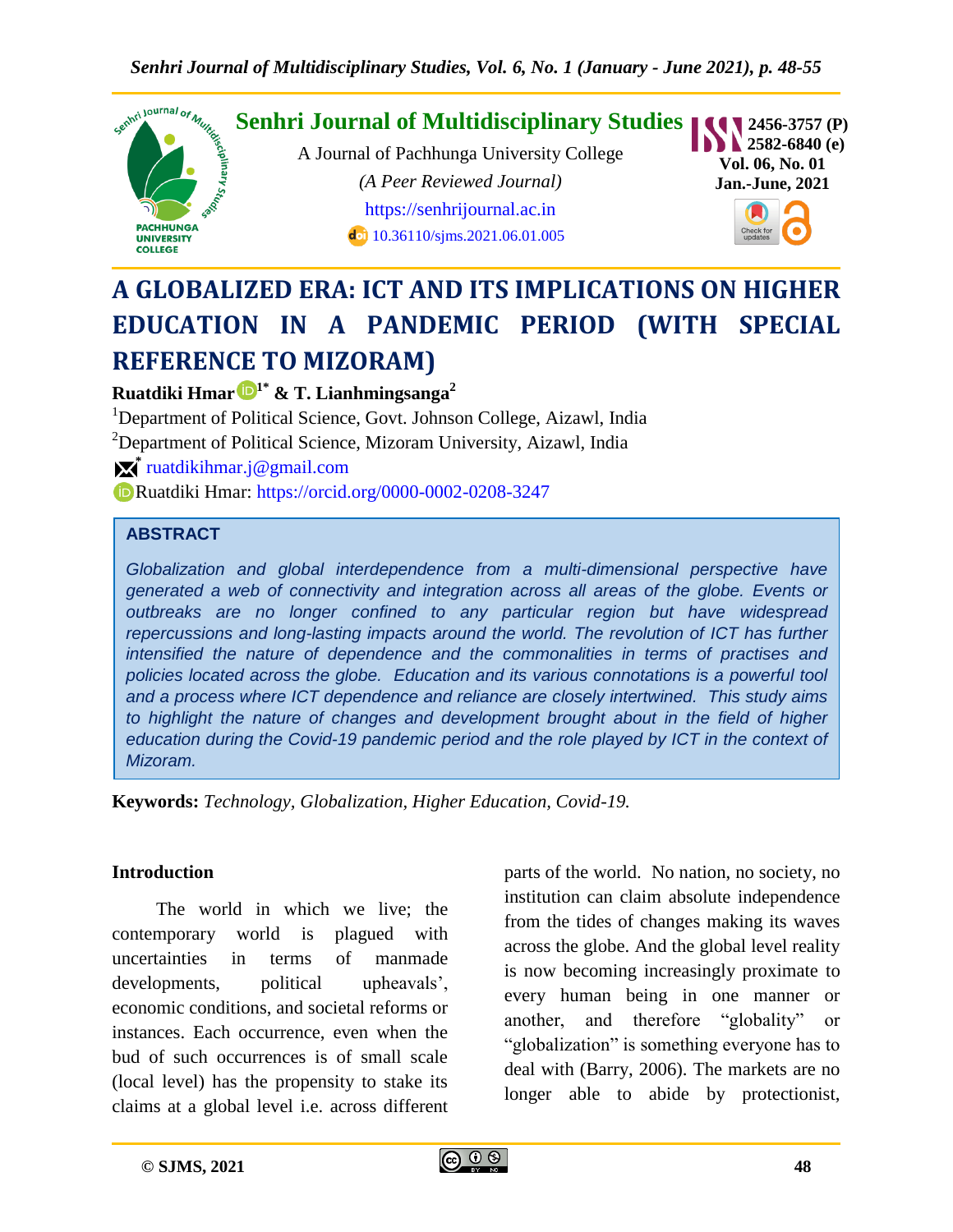isolation-based policies. "Internal matters" of many times are no longer able to escape the eyes and ears of the "external forces' i.e. other nations, international institutions and societies across the globe. The demand and quest made by societies within or across their physical geographical locations are no longer localized or confined within their respective geographical territories but have transcended across physical divisions. Such is the nature of changes that the world is witnessing; unscripted yet far-reaching changes and events whose repercussions are no longer made redundant by the age-old factors of time, location, connectivity.

Modern-day, modern society and the modern world is commonly referred to as "the globalized world"; a world where economic, social, political, cultural domains no longer enjoy the privilege of being demarcated from one another. Globalization has instead led to the generation of a web of connectivity between these domains, with each depending on the other in some form or the other.

The hallmarks that govern the global system entail concepts of borderless nations; freedom in the mobility of goods, services, people, ideas, culture; a conceptualization of societies where commodification and commercialization have taken a single lane or route (choices, tastes, culturestaking the form of homogeneity over heterogeneity). What is the cause for such fluidity and rapidity in terms of multi-dimensional concurrences from a local to a global level? The answer lies in the key factor that has redefined and reshaped the dominance and longevity of the notions of Globalization i.e.

the dawn and rapid development and flow of ICT (Information and Communication Technology) across the globe. No nation can remain aloof from the livid advents that have been witnessed in the domains of Information and Communication Technology (ICT).

Amongst the defining stand points of Globalization, rapidity and intensification of developments in the gambit of ICT has been the major catalyst responsible for the high fluidity of movement in terms of goods, services, people, market economies and knowledge across the globe. Many writers define the globalized world as one which is "ICT induced" across all dimensions. Whether one is focused on the economical, social, cultural or political front, no collective unit or individual can remain completely aloof from the modes and methods; techniques and systems which has been ushered in by the ICT era.

# **The ICT era: A Globalized World**

The influence of globalization on technologies has many impingements in our day-to-day life. The coming of globalization along with Information Technology (IT) has created an efficient channel in terms of exchange information; no doubt, it is the catalyst for global integration. They are the services, platforms, and devices that have eroded the barriers of time and space, making swift and efficient international communication flow possible (Campbell *et al.*, 2010). The period in which we are living today is sometimes referred to as the information age. It is indeed a time characterized by the proliferation of information and the ability to transfer, share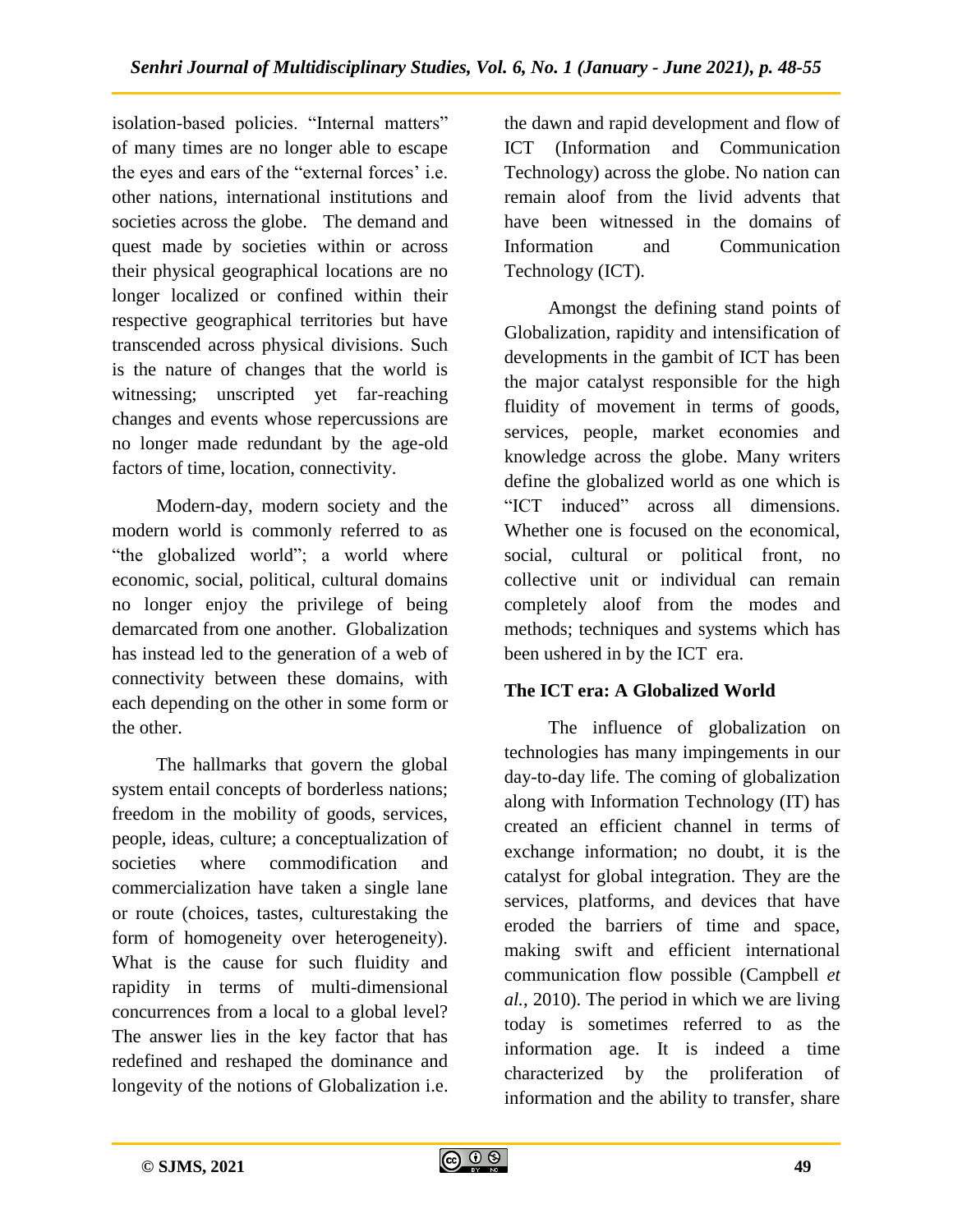and instantly access information that previously would have been difficult, if not impossible, to find. One of the most significant developments in our contemporary world has been the explosive invention and adoption of new technologies and their impact on all aspects of humans. The use of new technologies that permit students to enrol in foreign educational programmes while sitting at home and learning 'online' is also a novel approach (Binay, 2012).The world we live in has now become an expression of faith about technologies - the ability to solve all our problems. And there is no such thing as science without technology. The past 20 years have experienced the widespread adoption of technologies i.e. the personal computer, the cell phone/mobile phone, and perhaps the internet. The internet has appeared seemingly out of nowhere, and become firmly embedded in everyday life, even for those who are not fond of the internet (Modelski *et al.*, 2007). And in fact, the internet is now a household word everywhere.

During the 1980s, if anyone asked a Mizo walking on the streets about his conceptualization on the terminology of "technology", his rational outlook would be linked with heavy equipment and machinery; the supercomputers and early computing systems; gadgets which commanded enormity in terms of size and physical appearance. The idea or imagination of a virtual world dominated by objects/technology where one could access another part of the world at our fingertips was a highly Utopian thought. The arousal of fear or apprehension amongst the

mindsets of various categories of workers due to the birth of a new category of the labour force; a category monopolized by those who had the skill sets needed to operate the ICT induced technologies was never witnessed.

The emergence of new technologies and their constant development led to a series of repercussions. These repercussions generated waves across the globe. The work style and skill sets of people; their day-today lifestyle; their choices and preferences; their preferences in terms of modes of connectivity are amongst certain key areas where the multi-dimensional repercussions stood visible from a local to a global level. It also changed the way people around the world communicate with each other, do business, collect information and impart education (Dhirendra, 2008). Individuals from across the globe were on a path of convergence in terms of the above mentioned key areas. This convergence at the societal level was a catalyst that sparked another series of convergences across borders in terms of social welfare, economic planning and development. The underlying factor for attaining an amalgamation of varied entities (societal, political, economic entities of nation and regions) was located in the areas and domains of education.

# **ICT and Education: The Linkage**

Education, in its rare form as a necessity of the society and as an essential commodity for the progressive development of nations was propelled and redrafted to an extent where it became the power rearing outlet upon which the globalized world enjoyed sustainability and relevance. ICT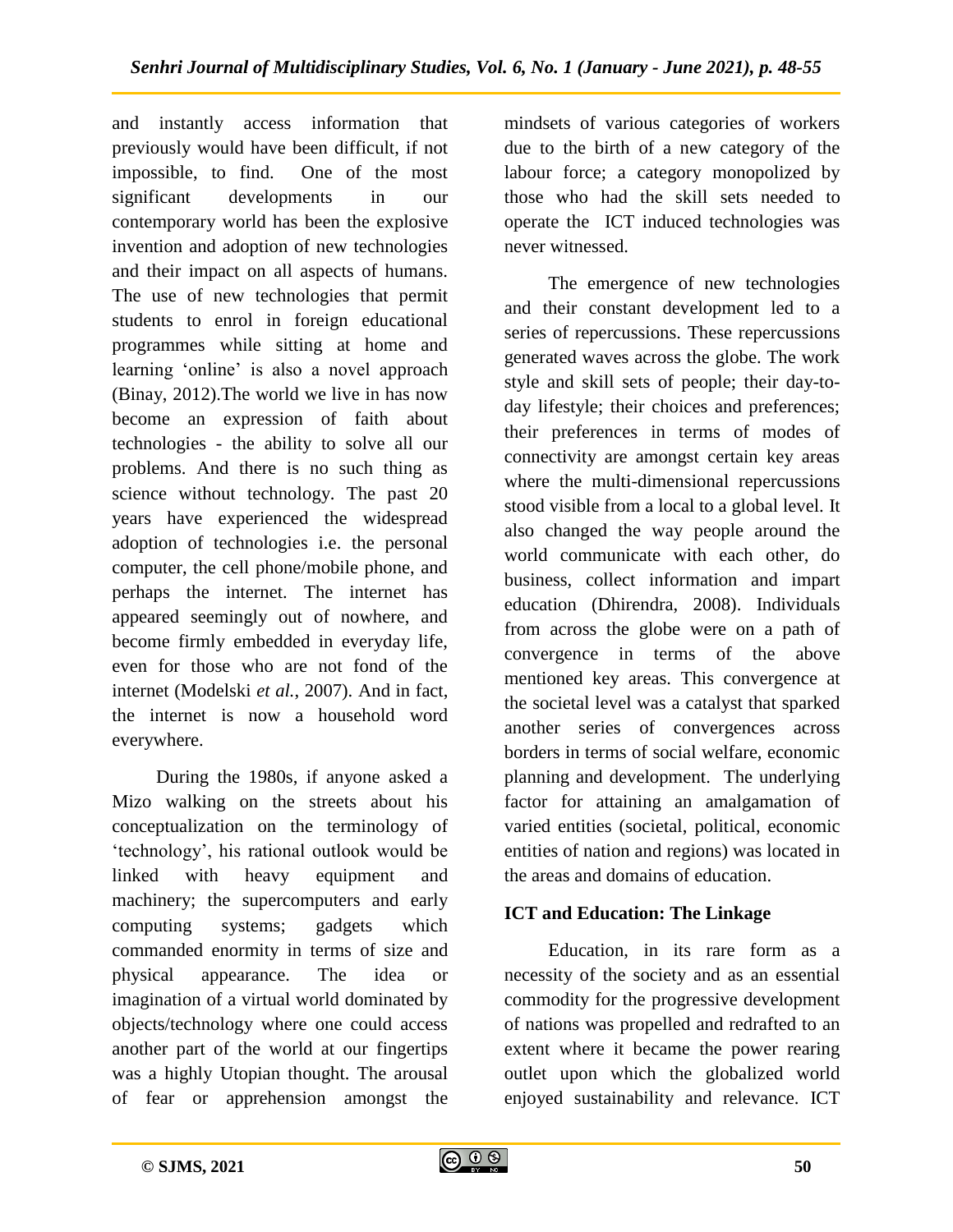and education were slowly but progressively encapsulated as a whole, one is regarded as synonymous with the other. Citing instances, the courses on basic computer knowledge at the schooling level which emerged from the developed nations had a trickle-down effect, as seen in the context of India. Technologically induced modes of education have been promoted through various policies and programmes. Educational Technology (ET) and Computer Literacy and Studies in Schools (CLASS) were two centrally sponsored schemes highlighted in the 1992 modification of the National Policy on Education, 1986. Under Sarva Shiksha Abhiyan (SSA) programme and National Curriculum Framework 2005 (NCF) 2005, the use of ICT in education has been given a significant place (Department of School Education and Literacy Ministry of Human Resource Development Government of India, 2012). In the gambit of higher education, the Twelfth Year Plan and National Mission on Use of Higher Education included certain programs and provisions for smart classrooms; development of virtual labs; single content portal access point for educational related purposes; availability of computer laboratories in educational institutions, capacity building initiatives focused on technology-mediated pedagogy etc. (Mahashevta, 2017).

The emergence of modern technologies challenges the traditional teaching methods of the past few decades. As the world is now in the era of Information Technology, the footsteps and rapidity of teaching and imparting knowledge is speedy and quick. One can

easily be a recipient of different forms of education through the various channels present in the domain of ICT. Students of all age groups including academicians and research scholars can easily gain access to his/her material needs (information, documents, videos) through the various ICT platforms (the internet being the major outlet) which also offers a multitude of advantages in terms of flexibility, time and cost factors. Besides seeking information, students and academicians are also able to act as contributors as they can freely communicate and share ideas; projects and contribute towards the existing information made available in the virtual world.

ICT has generated a network of connectivity transcending notions of border and time in terms of quantity and quality. Clusters or groups of people located across different parts of the world can use online modes as Google meet, Zoom and other platforms to attend learning session for both academic and non-academic purposes and tasks completion. The age-old necessities of classrooms/lecture halls i.e. physical space and physical domains in the context of education and their significance have been diluted with the advent of e-learning, eteaching, and e-education (including distance mode of education).

# **Covid-19 and Mizoram: Scripting a New Chapter**

Under the broad framework of *Covid-19* in the globalized context, the globe witnessed the birth of new events, occurrences, inventions, developments from a societal to technological angle. Covid-19 as a virus and as a new form of health scare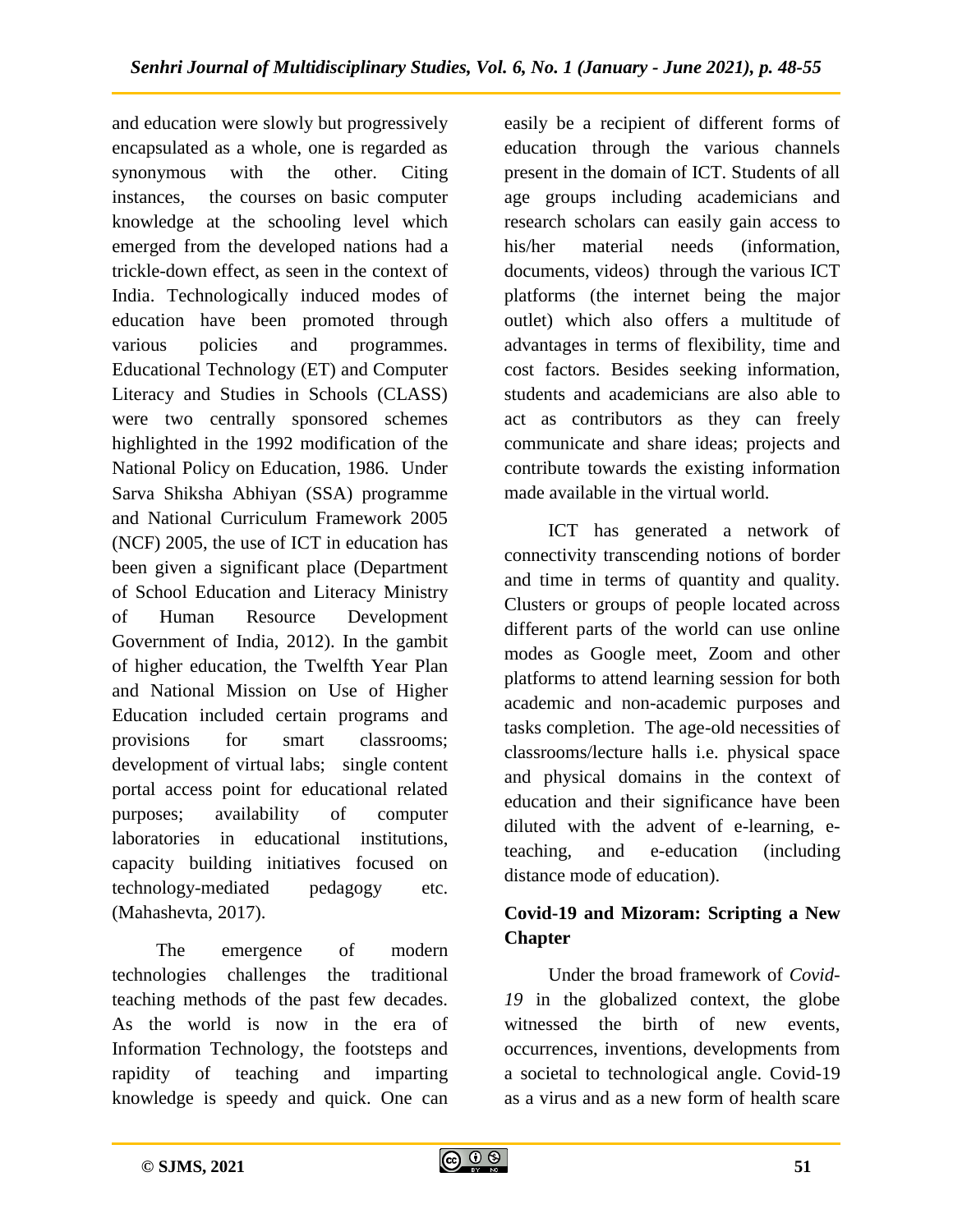revamped and redrafted "education" and its entailments especially in developing nations. IT/ICT and education which was not converged with extreme rapidity in many developing nations became a basic necessity.

Mizoram is one of the many Indian states which stood to lose immensely from an economic and social standpoint with the outbreak of the Covid-19 pandemic. Located in the far-flung NER and lack of self-sufficiency from an economic front, the state also lacked a feasible health care system during the initial stages when Covid-19 was making its rounds across India. The state observed a total lockdown in March 2020. Under the conditions of total lockdown, educational institutions were shut down. Teachers and students could no longer avail of the traditional modes of learning and teaching (physical classroom teaching, use of notebooks and whiteboards; use of textbooks and direct contact with each other). While physicality was no longer possible, learning had to proceed. The only pathway towards moving forward in the gambit of education lay in the adoption of ICT in education from a multi-modal dimension. ICT was no longer a mere complementary alternative but became the lone outlet for the continuance of education in the Covid-19 era.

The majority of Mizo people were not familiar and nor were they aware of many modern technologies that were already being utilized in the day-to-day life of modern nations. Tools under ICT entailing video conferencing and virtual meeting platforms (Google meet, Zoom, Jio Meet), online

modes of conducting tests and surveys (Google forms, survey monkey etc.); sharing and dissemination of information (Gmail, WhatsApp, Telegram, Instagram, Facebook, Youtube); online/virtual modes of payment (Gpay, BHIM, online banking) found an increased number of users from the business, organized and unorganized sectors of Mizo society. Teachers and students \from educational institutions also began to use and rely on such tools facilitated by ICT technology. Taking advantage of the different tools of IT, Mizoram was able to run and manage educational institutions.

# *Purpose of Study*

Globalization and its intensification became highly visible in the pandemic prevailing worlds (C-19 era). With the repercussions set forth by Covid-19, higher education institutions across the state scripted new chapters in terms of adoption and reshaping of their modes of operation and administration. The nature of transitions occurring in higher educational institutions was greatly dictated by the ICT necessity and culture as laid down under the preview of Globalization. This study highlights the nature of changes witnessed from the lens of higher education in Mizoram. The study also highlights the continuity, chain of actions, and commonality in terms of ICT dependence and reliance located in the avenue of higher education in a pandemic dictated society (in the context of Mizoram).

# *Methodology*

For the study, secondary data was obtained through books, journals, and other electronic sources while primary data was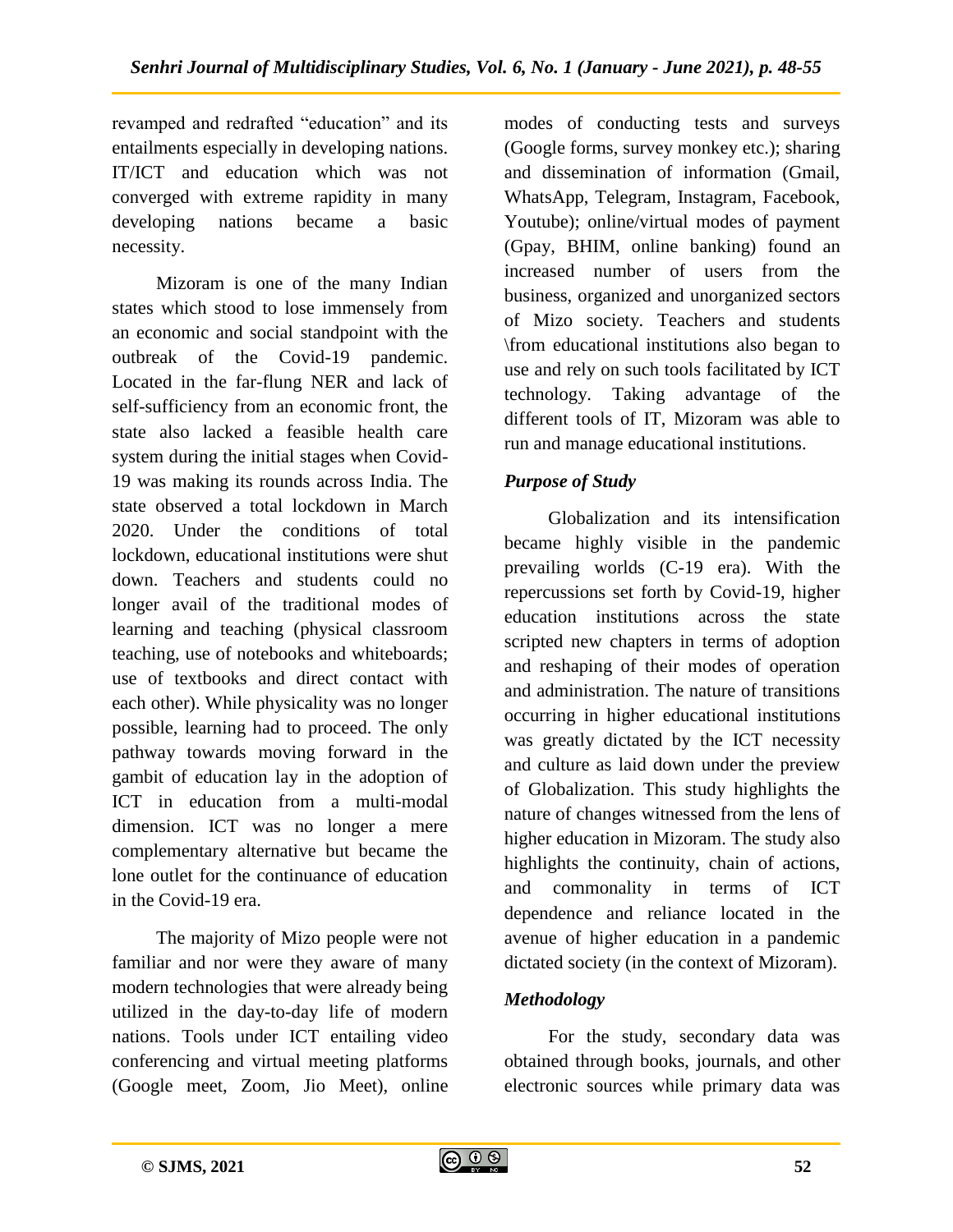obtained through the following tools and methods were used. Due to the restrictions set forth by Covid-19, a wider scale in terms of quantity could not be attained.

- a. Observation method in a participatory structure was conducted in one college located in Aizawl city i.e. Govt. Johnson College, Aizawl (April 2020- January 2021).
- b. Observation method in a nonparticipatory structure was conducted for various colleges by keeping records on the level of activities and initiatives generated by ICT through online media platforms, college internet-based platforms (websites, e-information published by colleges and internetbased events (webinars, online conferences, and workshops, online training sessions) organized by the various colleges (April 2020-January 2021).
- c. Unstructured interviews: the technique for the selection of the sample size is not well defined. The respondents were deduced through the purposive method (teachers and students engaged in the higher education sector) from which random samples were drawn based on availability. The nature of interviews  $\setminus$ were guided by the principle of randomness as interviews were conducted through informal discussions at random periods under the broad framework of perceived challenges and changes that were being witnessed in the Covid-19 phase of higher education.

The data collected and obtained was qualitative and analyzed descriptively.

## **Findings: The Online Domain of Higher Education in Mizoram**

The key findings / highlights are as follows:

1) The online platform: The barriers of skill sets related to technology in terms of skill sets and knowledge were broken down. Geographical locations (rural to urban, border proximities); age gaps lose their relevance as the need of the hour was the ability to handle ICTinduced learnings. The majority of the colleges started conduction refresher courses, faculty training schemes specifically for ICT modes of teaching to equip teachers with the knowledge and skill sets needed to conduct "online teaching". E-teaching and E-learning became prevailing realities dominating the educational sector. The modes and tools used by each college varied, depending on their chosen platforms. LMS (Learning Management System) became a necessity for all colleges. Sharing content via text, videos, slides, files; tracking of progress (attendance, assignment performance, student enrollment); updation on details and performances of students and teachers were core areas under which colleges embarked on the LMS modes. While certain colleges utilized ready-made/ available tools (Gmeet, Youtube, Zoom, Google forms, Microsoft packages) and created an amalgamation of tools needed to serve their purposes; some colleges utilized LMS custom-designed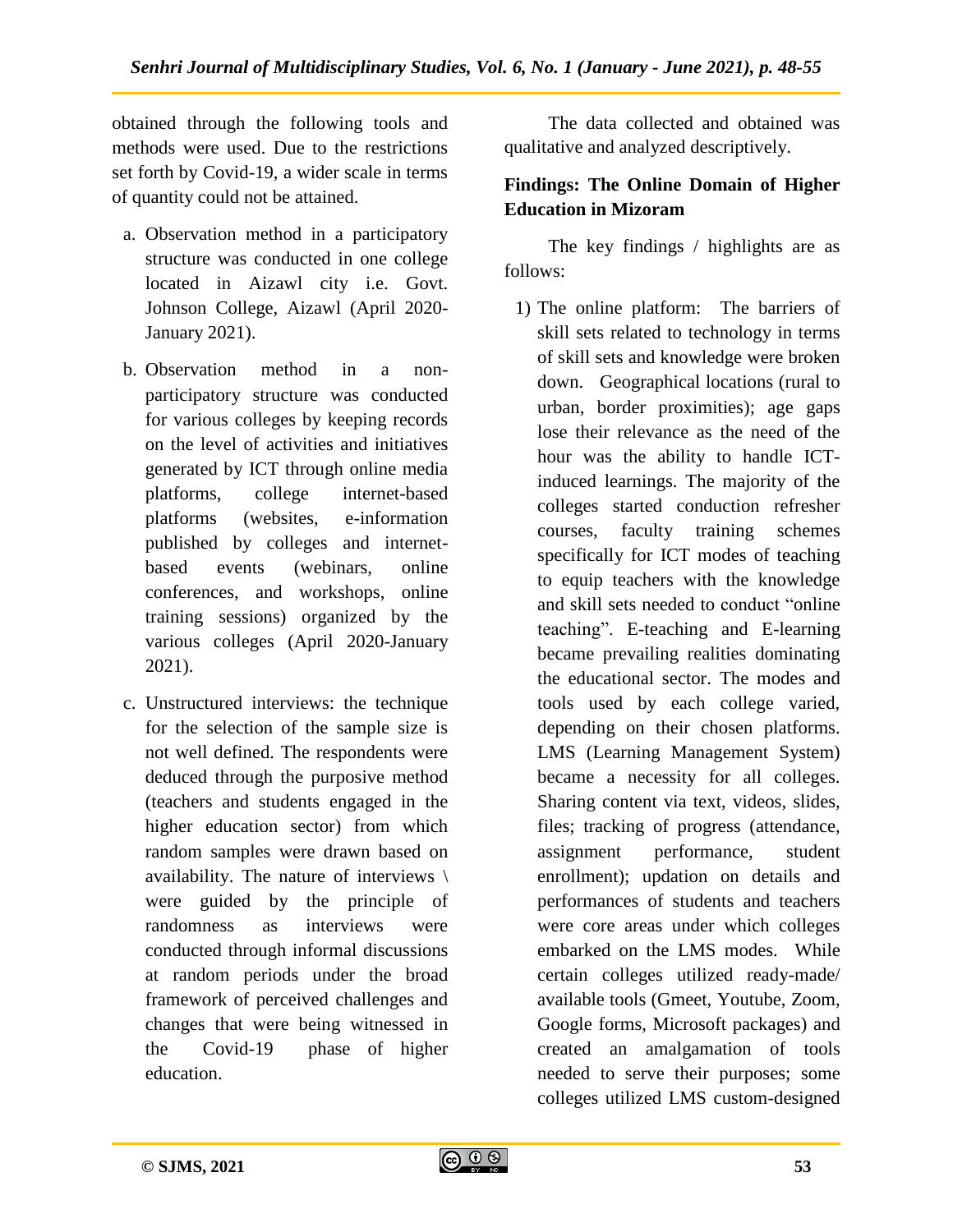packages from private developers or institutions like NIELT for the operation of e-learning and e-teaching. Citing an example, NIELIT, Aizawl developed an LMS package, Moodle based on the specifications and requirements of Aizawl colleges. One college, Government Hrangbana College in Aizawl was amongst the subscribers of the LMS package from where the dissemination of all academic-related purposes was executed. Govt. Johnson College and Govt. Aizawl College was a subscriber to the LMS package developed as per their requirements by a private developer.

- 2) Newly acquired skill sets to cater to ICT: Training courses conducted by various institutions and bodies were supplemented by self-taught skills obtained from online tutorials, hit and trial sessions. Teachers and students alike had no choice but to acquire the basic skills needed in the domain of ICT. From the handling of video conferencing tools; generating outcomes from online tools; understanding and operating with basic ICT induced words such as 'upload', 'download', 'share', 'view' towards making one"s presence in the gambit of social media; new skills were continuously developed and new thought processes streamlined towards ICT reliance was inculcated.
- 3) New modus operandi for higher educational institutions: E-learning and E-teaching were not the only new

avenues that were making waves in the higher education sector. Eadministration was also highly visible across the institution. The colleges themselves from an administrative gambit were under a transitive stage. Application procedures, fee payments, information for new aspirants and current students, important notices related to examination, and other college-related matters could not be seized or halted but had to be implemented. The only alternative was through ICT tools and modes. Colleges, especially those located in Aizawl city embarked on the e-administration and re-operation path. Many colleges revamped their college websites to cater to the needs of the institution in terms of administration information outlets and e-educational necessities. Admissionrelated procedures and related forms were now conducted, made available, and operated using e-platforms. Many colleges utilized the services of Lailen Pvt. (a software development firm) which was successful in developing an online platform that catered to the requirements of admission-related procedures from the initial to the final stages. State Bank of India offered an Epayment (E-collect) platform for fee payment-related purposes. Higher educational institutions in their transition towards ICT mode began establishing relations with new players (private and non-private entities engaged in the ICT domain).